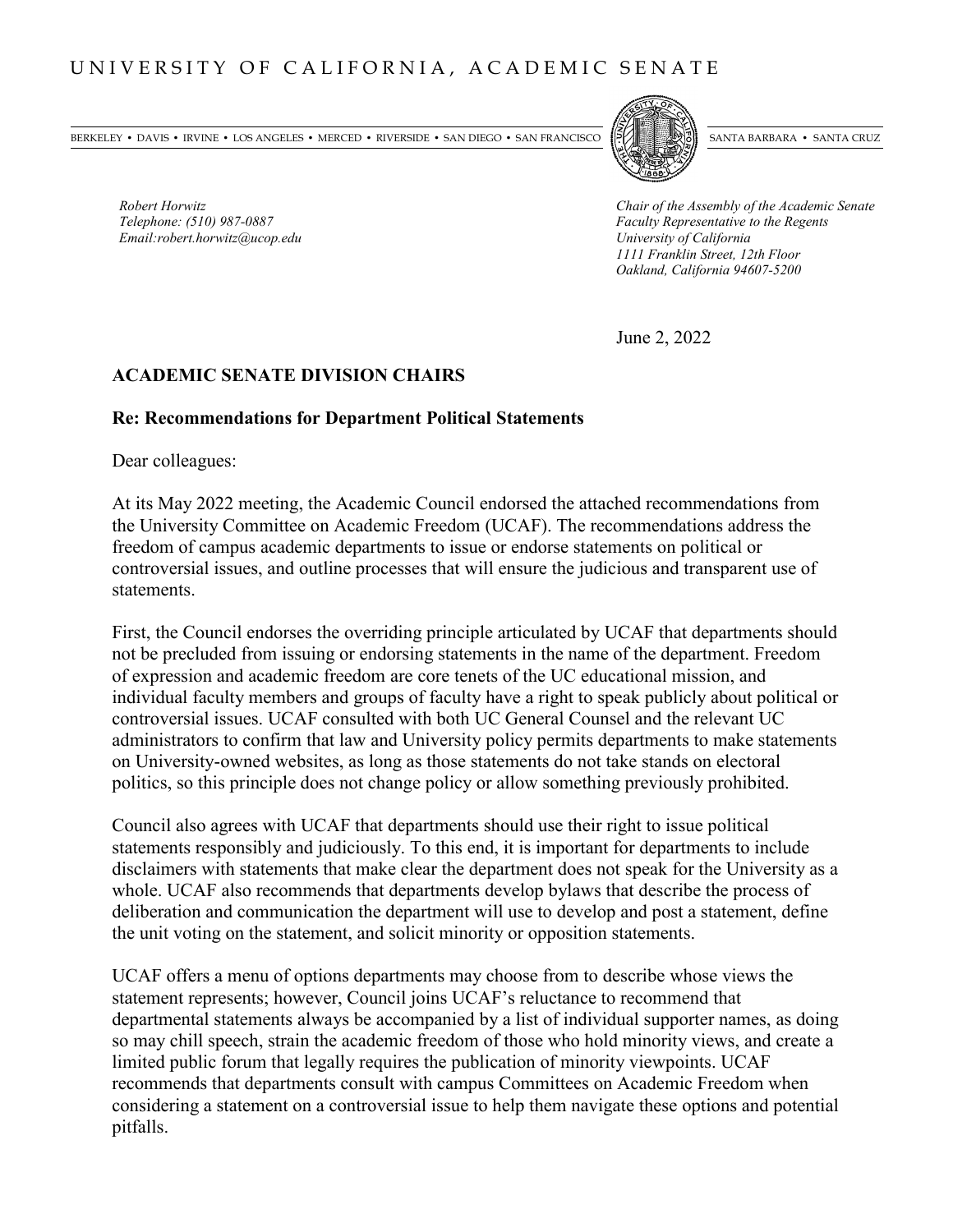Finally, the Council emphasizes that it endorses these recommendations as best practices, not mandates to campuses. Moreover, the specific recommendation to develop bylaws is not intended to stifle the issuance or endorsement of statements between now and when bylaws are written and approved.

We believe that these recommendations will support existing faculty free speech and academic freedom rights, while protecting the integrity and reputation of the University. We ask division chairs to facilitate their distribution to department chairs, deans, chancellors, and campus CAFs.

Please do not hesitate to contact me if you have additional questions.

Sincerely,

Robert Harwitz

Robert Horwitz, Chair Academic Council

Cc: President Drake Provost Brown Chief Policy Advisor McAuliffe Chief of Staff Kao UCAF Campus Senate Directors Executive Director Baxter

Encl.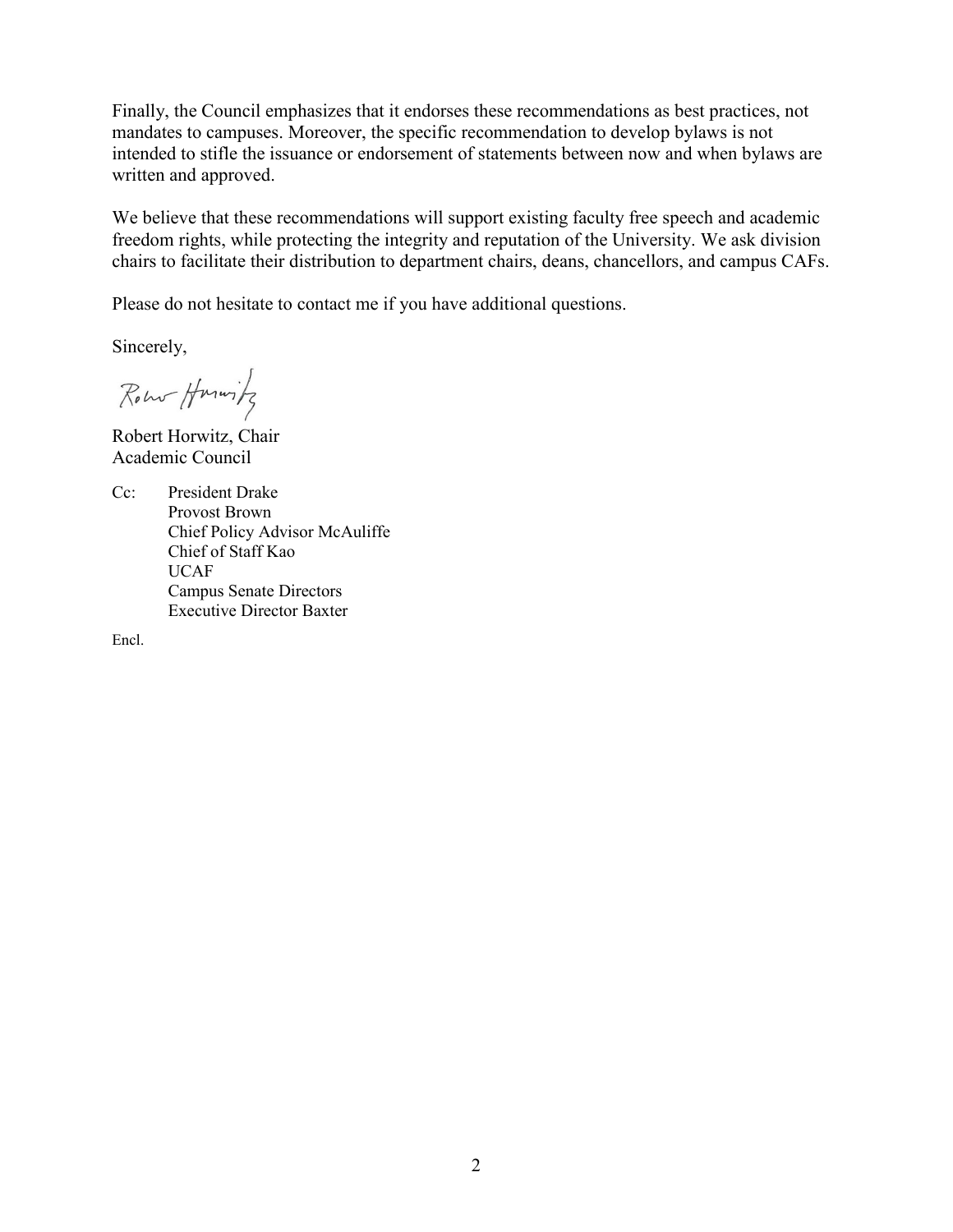# UNIVERSITY OF CALIFORNIA

BERKELEY • DAVIS • IRVINE • LOS ANGELES • MERCED • RIVERSIDE • SAN DIEGO • SAN FRANCISCO SANTA BARBARA • SANTA BARBARA • SANTA CRUZ



UNIVERSITY COMMITTEE ON ACADEMIC FREEDOM (UCAF) Assembly of the Academic Senate Ty Alper, Chair 1111 Franklin Street, 12<sup>th</sup> Floor Clinical Professor of Law, Berkeley Law Oakland, CA 94607-5200 talper@law.berkeley.edu Phone: (510) 987-9466

May 25, 2022

## **ROBERT HORWITZ, CHAIR ACADEMIC SENATE**

## **RE: DEPARTMENT STATEMENTS**

Dear Robert,

In October 2021, I wrote to you with recommendations from the University Committee on Academic Freedom ("UCAF") regarding the departmental publication of statements on controversial or "political" matters. On behalf of the Academic Council ("Council"), you circulated our recommendations systemwide, generating many varied and thoughtful comments from campuses across the system. Council discussed these comments at a meeting on March 30, 2022, which I and UCAF Vice-Chair Melike Pekmezci attended, and at a meeting on May 25, 2022, which I attended.

Council agreed generally with both of our recommendations, but in light of the comments received and the views of Council members, Council asked that UCAF consider certain revisions to its recommendations. Council expressed no desire to recommend that the University administration preclude departments from making statements or police the content of such statements. To the contrary, there was agreement on Council that the practice of departments issuing statements, which is already allowed under law and U.C. policy, must be allowed to continue – but with additional recommendations regarding best practices to ensure such statements are developed and published judiciously and with guidelines, standards, or bylaws in place that reduce the likelihood that publication of such statements will chill, suppress, or misrepresent minority viewpoints.

UCAF met on April 1, 2022 to discuss Council's requests and the comments Council received. I also consulted with UCOP General Counsel to confirm UCAF's understanding of the relevant law and U.C. policy.

Below, I clarify and reiterate that nothing in the law or University policy prohibits departments from making statements. I then discuss and briefly summarize UCAF's response to the comments Council received, with an emphasis on the danger that departmental statements pose with respect to minority viewpoints. I conclude with a discussion of UCAF's revised recommendations.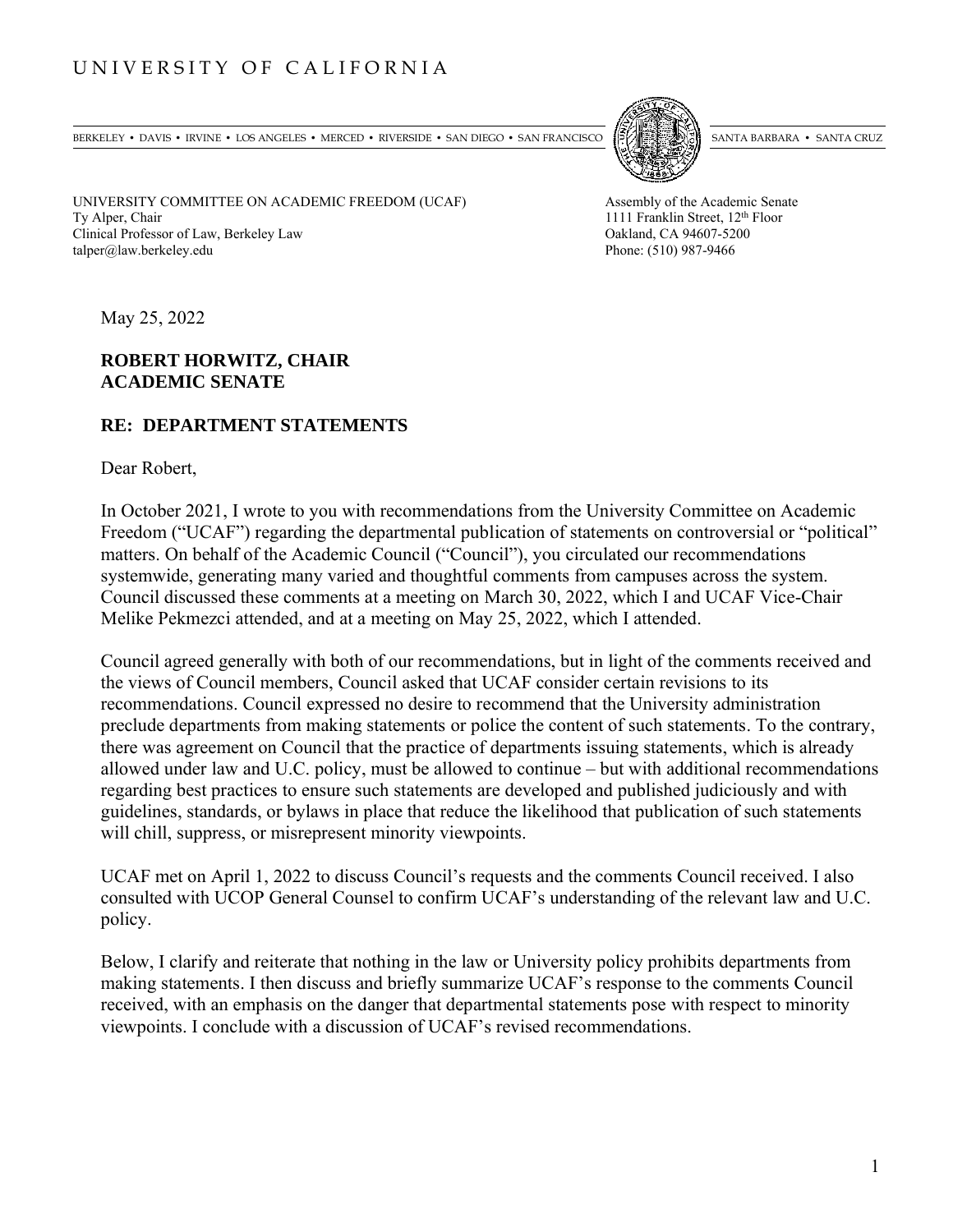1. The widespread practice of departments making statements on controversial, arguably "political" topics is permitted under existing law and U.C. policy.

As we noted in our October 2021 letter, across the U.C. system, departments make statements on a number of topics. This is a widespread practice that is not new. It is currently allowed under law and U.C. policy. UCAF's October 2021 recommendations, as well as the revised recommendations articulated below, are intended to ensure that when departments make such statements, they do so responsibly and thoughtfully, and with transparency. To be clear, though, UCAF's recommendation is not that the University allow something that is currently prohibited. Departments are permitted to make statements. In fact, as some commenters acknowledged, a *prohibition* on the ability of departments to issue statements on controversial issues would represent a monumental change in U.C. policy and practice that neither Council nor UCAF believes is warranted or justified.

Some commenters invoked [PACAOS-40,](https://policy.ucop.edu/doc/2710524/PACAOS-40) a university policy we cited in our original letter.<sup>1</sup> This policy states in relevant part: "The name, insignia, seal, or address (including the electronic address) of the University or any of its offices or units shall not be used for or in connection with religious, political, business or other purposes or activities except as consistent with University policy, campus implementing regulations, and applicable law."

PACAOS-40 does not preclude the practice of departmental statements on a wide variety of topics. Because relevant U.C. policy restricting use of U.C. resources for "political" purposes has long been interpreted and applied within the University as addressing *electoral* politics (candidates and ballot initiatives), and because there is no law prohibiting the University from issuing more general statements related to "political" issues, PACAOS-40 simply does not apply to statements about other matters that could be considered "political," such as Israel/Palestine, Black Lives Matter, hybrid instruction during COVID, strikes by grad students or lecturers, mask mandates, etc.

This narrow definition of "political" explains why the University regularly takes stands on controversial topics in the exercise of its governmental right to free speech, despite direction in PACAOS-40 that, "[a]s a State instrumentality, the University must remain neutral on religious and political matters." While this provision prevents the University from taking a position on, say, the outcome of the race for Governor of California, it does not preclude the University from, say, suing the Trump administration for rescinding the DACA program,<sup>2</sup> filing an amicus brief in the U.S. Supreme Court in support of affirmative action,<sup>3</sup> praising the jury verdict in a high profile murder case,<sup>4</sup> or commenting on a

<sup>&</sup>lt;sup>1</sup> See October 20, 2021 Letter from UCAF to Academic Council at 2 n.5.

<sup>2</sup> *See* Press Release, *University of California sues Trump administration on unlawful repeal of DACA program*, Sept. 8, 2017 (quoting then-President Janet Napolitano: "Neither I, nor the University of California, take the step of suing the federal government lightly . . . . To arbitrarily and capriciously end the DACA program, which benefits our country as a whole, is not only unlawful, it is contrary to our national values and bad policy"), available a[t https://www.universityofcalifornia.edu/press](https://www.universityofcalifornia.edu/press-room/university-california-sues-trump-administration-unlawful-repeal-daca-program)[room/university-california-sues-trump-administration-unlawful-repeal-daca-program.](https://www.universityofcalifornia.edu/press-room/university-california-sues-trump-administration-unlawful-repeal-daca-program)

<sup>3</sup> *See* Press Release, *UC files amicus brief in affirmative action case*, Nov. 2, 2015 (explaining that the University's brief "offers the court compelling evidence of the challenge institutions of higher education face when trying to promote diversity — among other critical educational objectives — when they are prohibited from using race-conscious measures in college admissions"), available at [https://www.universityofcalifornia.edu/press-room/uc-files-amicus-brief-affirmative-action-case.](https://www.universityofcalifornia.edu/press-room/uc-files-amicus-brief-affirmative-action-case)

<sup>&</sup>lt;sup>4</sup> See Press Release, UC commends Chauvin murder trial verdict, April 20, 2021 ("As the prosecution made abundantly clear, Derek Chauvin grossly and maliciously overstepped his duties as a police officer when he killed George Floyd."), available at [https://www.universityofcalifornia.edu/press-room/uc-commends-chauvin-murder-trial-verdict.](https://www.universityofcalifornia.edu/press-room/uc-commends-chauvin-murder-trial-verdict)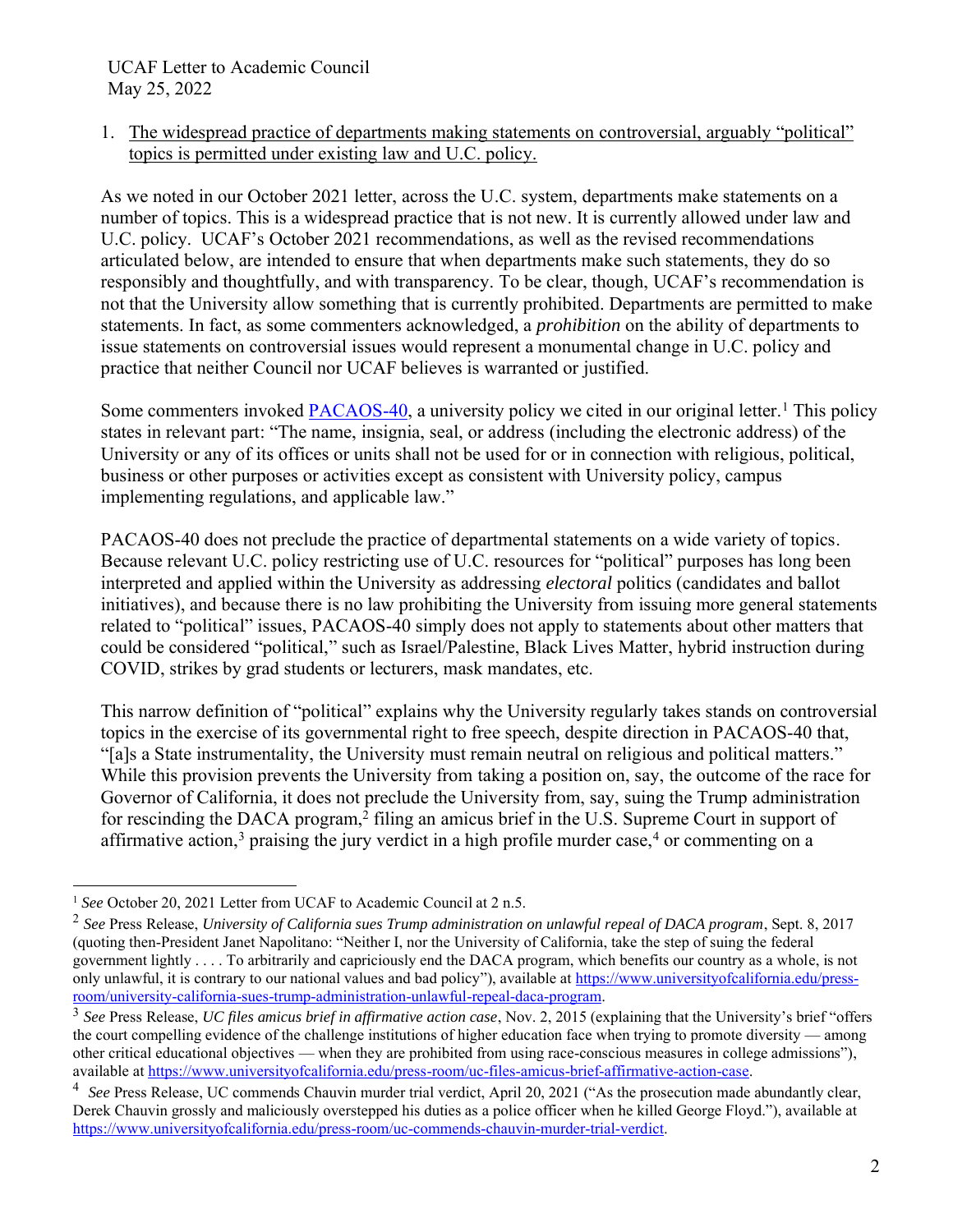governmental policy decision related to climate change.<sup>5</sup> For this reason, the University views departmental statements as *consistent with* existing systemwide policy and applicable law, so long as they do not take stands on electoral politics, and so long as they do not purport to speak for the University as a whole.

## 2. Departmental statements have the potential to infringe on academic freedom.

The fact that existing law and policy permits departments to issue statements does not resolve the matter. It is true that some commenters feel strongly that the publication of such statements can constitute an important expression of academic freedom. Others believe that departmental *silence* on controversial topics represents a form of expression, such that departments have an obligation to speak lest their silence be construed as lack of interest in, or support of, the status quo. A majority of the commenters, however, warned that departmental statements can, under certain circumstances, *infringe* on academic freedom and are often unwise and ill-advised.

UCAF agrees that departmental statements can threaten or violate the academic freedom of members of the department who do not share the views of a majority of their colleagues. We noted in our October 2021 letter that, "when departments issue statements in the name of the department – or when they endorse, as a department, a statement issued by someone else – minority viewpoints within the department may be suppressed. Especially for those within the department who enjoy less power and authority – for example, students, staff, and untenured faculty – the departmental statement may have a chilling effect on their speech that can infringe on academic freedom."

Many commenters agreed with, and amplified, this sentiment. Some pointed out that not only may department statements *suppress* minority views, they also may unfairly *misrepresent* minority views. For example, when a department issues a statement without disclaimer or qualification, it purports to speak for the entire department. Presumably, the statement represents the views of all department faculty, but it may also be construed as representing department staff and students as well. Unless the department has undergone a process to secure agreement from all of these individuals, it is possible the statement ascribes to members of the department who do not agree with the statement (or who do not agree that the department should issue such statements) a viewpoint they do not actually share.

To say that these members have the right to publish their own statements in opposition to the departmental statement is not sufficient. A member of a department has the right not to speak at all on a particular matter and should not be conscripted to do so only for the purpose of noting their disagreement with colleagues whose views would otherwise be attributed to them. It violates academic freedom to speak for a department member who does not agree with the statement, and it violates academic freedom to coerce a department member to speak on a matter about which they do not wish to speak.

A majority of UCAF members do not believe the University should change its policy and practice to prohibit department statements.<sup>6</sup> However, UCAF's view is that most departments that issue statements

<sup>5</sup> *See* Press Release, UC President Napolitano statement on the Paris climate agreement, June 1, 2017 ("UC supports the efforts of the governor, California's congressional delegation, and state legislators to ensure that California stays at the forefront of combating climate change."), available a[t https://www.universityofcalifornia.edu/press-room/uc-president-napolitano-statement](https://www.universityofcalifornia.edu/press-room/uc-president-napolitano-statement-paris-climate-agreement)[paris-climate-agreement.](https://www.universityofcalifornia.edu/press-room/uc-president-napolitano-statement-paris-climate-agreement)

<sup>&</sup>lt;sup>6</sup> In particular, we find compelling the concerns about enforcement of such a policy articulated by U.C. Berkeley's Committee on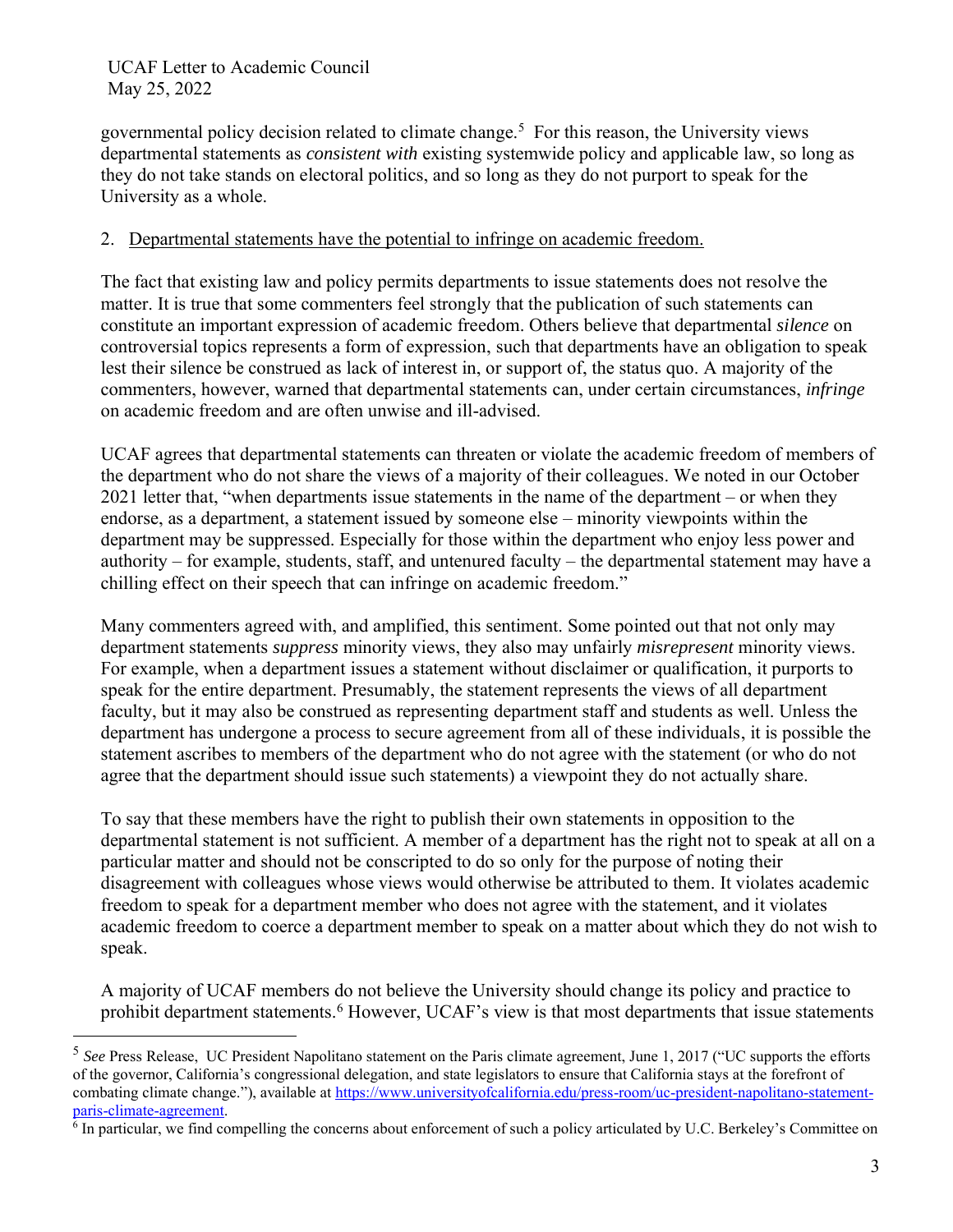on controversial topics under-appreciate the concerns noted above. While we recognize that departmental statements are permitted by law and policy, we agree with Council that it is appropriate to recommend best practices for departments to consider adopting to lessen the impact of the concerns raised by commenters across the U.C. system.

We turn to those recommendations now.

Reiteration of Recommendation #1: Departmental statements should always be accompanied by a clear disclaimer that the department is not speaking for the University.

The vast majority of commenters across the system endorsed the first recommendation in UCAF's October 2021 letter, that departmental statements be accompanied by a clear disclaimer that the department does not speak for the University.

In light of some confusion about the meaning of the word "political" in this context, we recommend an additional clarification, represented in the second sentence of the paragraph immediately below.

Recommendation #1: When a departmental statement is issued or endorsed indicating support, endorsement, or opposition with regard to any commercial, religious, or political activity or issue, the statement should be accompanied by a disclaimer in the form of an explicit statement that the department's statement should not be taken as a position or endorsement of the University of California, or of the campus, as a whole. This recommendation applies to any statements that could be construed as political or controversial, with the exception of departmental statements advocating for or against candidates running for electoral office or initiatives on the ballot for a vote by the electorate, which are prohibited by law and University policy.

Revised Recommendation #2: Departments should establish bylaws, guidelines, or standards governing the publication of departmental statements to ensure the judicious and transparent use of such statements.

We cannot dictate what departments do. We hope, though, that we can encourage departments to be more thoughtful and judicious in their publication of statements about controversial topics. To that end, and in light of Council's request, we have reconsidered and revised our recommendations with respect to how departments report whose views a departmental statement represents.

We had previously recommended that when departments issue such statements, they should "indicate in some manner whose views within the department the statement represents." We also recommended that departments "ensure that minority viewpoints are provided a reasonable and proportionate opportunity to express their views on the same platform as the departmental statement."

Academic Freedom (ACFR): "ACFR expressed significant reservations about the enforcement process for such a policy. At minimum, it would require deans, vice provosts, or senior university officers to decide what speech is permissible for departments in a collective capacity. ACFR drew two conclusions: i. Such a concentration of power to police speech is itself a potential threat to academic freedom. ii. Such a policy would potentially require senior university officers to sanction department chairs for violating the policy. ACFR was not confident that said officers could articulate a clear standard for such sanctions and would be willing to follow through on them."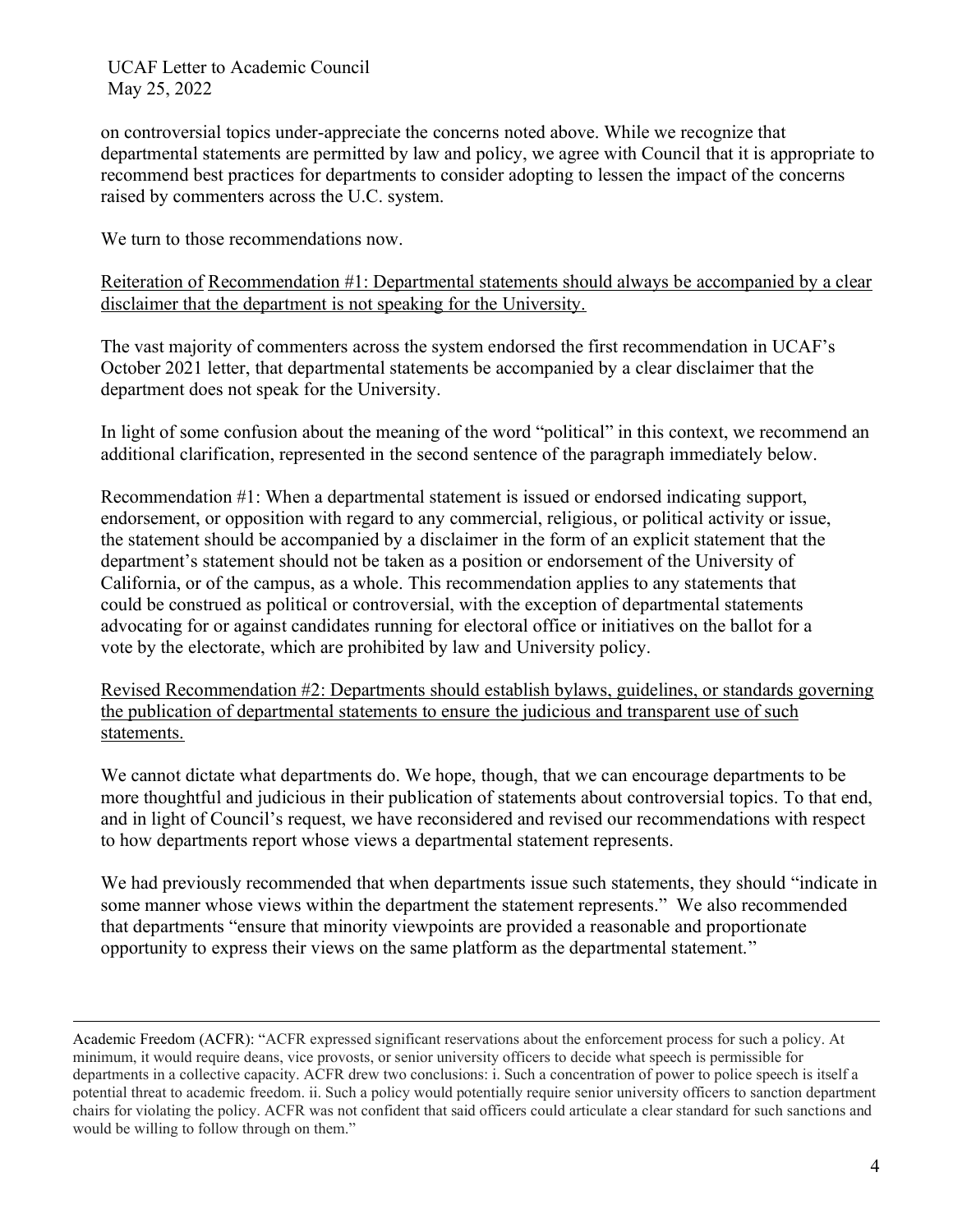Upon reflection, and consideration of the comments received, we revise our recommendations as follows:

- 1) Departments should develop standards governing the practice of issuing statements on controversial topics. The concerns expressed in the comments Council received are too important to ignore. UCAF believes departments would do well to deliberate and decide for themselves whether, when, and how they will issue such statements, and then memorialize these standards in written bylaws or guidelines that govern departmental practice and are publicly available. These bylaws or guidelines should be flexible enough to take into account the varied contexts within which the desire to issue a statement might arise.
- 2) As part of this process, departments should decide who is included in the "department" when the department makes a statement. Is it tenured faculty? All faculty? Staff? Graduate students? All undergraduate majors? The answers may vary from department to department, but departments should be transparent about who is included when the department speaks as a department. Departments ought to include in their deliberations all those for whom they claim to speak when issuing departmental statements. And, whenever possible, departments should collect the vote anonymously to minimize chilling effect or pressure on members of the department with minority views.
- 3) Any department statement on a controversial matter should be accompanied by some explanation of whose views it represents. Such an explanation can take a number of forms. For example, departments could:
	- a. accompany all statements with a disclaimer that the statements do not necessarily reflect the views of every member of the department;
	- b. accompany all statements with a report that the statements reflect "unanimity," "a supermajority," "majority" of the department members, whatever the case may be;
	- c. issue all statements in the name of the Dean or chair of the department;<sup>7</sup>
	- d. list the results of a departmental vote on whether to issue the statement (i.e., "25 out of 30 department members voted to endorse this statement"); or
	- e. list the individual names of department members who agree with the statement.

We are inclined towards the first two options listed above, which ensure that departmental statements are not misconstrued as representing the views of everyone in the department and do not risk identifying department members with minority views who may not wish to be publicly identified. We also note, as we did in our October 2021 letter, that the final option – listing the names of people who support the department statement – risks creation of a limited or designated public forum that legally *requires* the publication of minority viewpoints on the same platform. We are persuaded by the commenters who questioned the wisdom of opening up departmental websites

<sup>&</sup>lt;sup>7</sup> Such statements would be considered departmental speech, as distinguished from individual/private statements that any U.C. employee (including deans and chairs) can make in their personal capacity without use of UC resources.